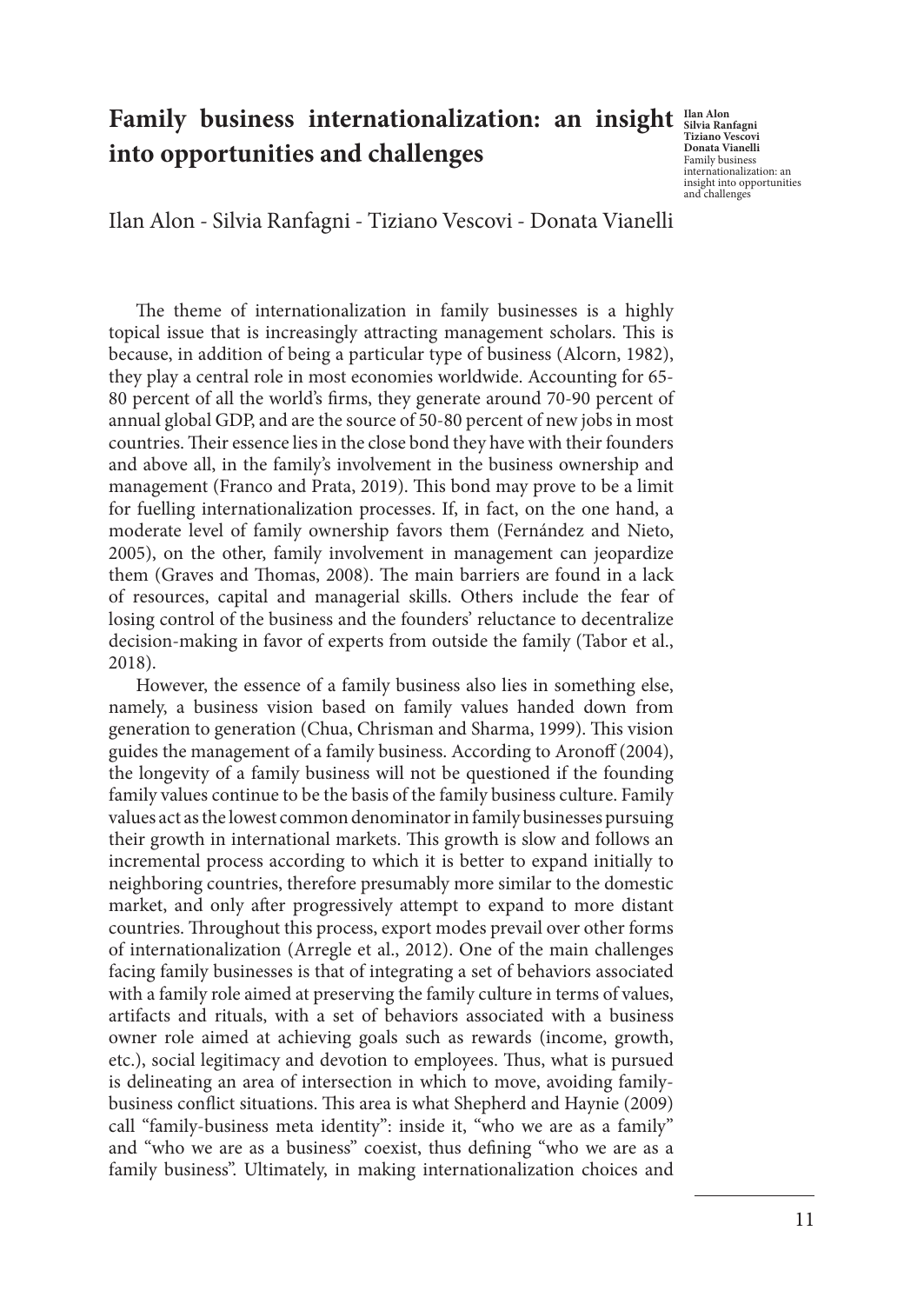## sinergie italian journal of manag Vol. 38, Issue 2, 2020

weighing up the related risks, it becomes a priority in family businesses to seek a balance between financial performance and socioemotional wealth performance (Kotlar et al., 2018), i.e. with the pool of the firm's non-financial aspects that meet the family's social and affective needs (Gómez-Mejía et al., 2007), that in addition to the conservation of family values include willingness to maintain family control and pass the baton to future generations (Berrone et al., 2012). Familiness is the synthesis of this balance. Defined as "the unique bundle of resources a particular firm has because of the system's interactions between the family, its individual members, and the business'' (Habbershon and Williams, 1999, p.11), it is a source of competitive advantages generating firm wealth and value creation. Familiness acts as a competitive factor but does not guarantee that the family business will perform in international markets as well as an international firm (Gallucci and Santulli, 2016).

Growing through access to international markets is a must for many family businesses in today's competitive world (Mensching et al., 2016; Stieg et al., 2017). Understanding how to grow in such markets, taking into account the typical features of family businesses, is a gap that academic research has yet to fill. The majority of studies is limited to see export as the most direct and pursuable way, neglecting challenges and opportunities of other entry modes. But other modes are not necessarily the ones we find encoded in international business books. There may also be new hybrid paths of internationalization resulting from a mix of existing ones. Identifying and then exploring them would help in understanding how family businesses can overcome barriers to internationalization by solving liabilities in terms of lack of resources, higher coordination complexities and information asymmetries as basis of the uncertainties encountered when operating in host markets (Hitt et al. 1997). However, there are many weapons at disposal of the family business for its development in foreign markets (Casillas et al., 2017). We shall try to identify some of them.

One is the social capital that the family business is able to generate (Calabrò and Mussolino, 2011). It is a form of capital that lies in social relations and its effects flow from the information, influence and solidarity it makes available. The family is a source, a builder and user of this capital (Bubolz, 2001). For the family, social capital becomes a way to acquire market knowledge and fill the gap in managerial capabilities as it acts as a bridge to access external resources. Through network ties, family businesses seize business opportunities, reducing the perceived risks of internationalization.

Another weapon is the possibility of growing in business communities by exploiting productive or cultural affinities (Tan and Meyer, 2011). Located in international markets, they are composed of companies with the same origin or belonging to the same industry. Being part of such communities produces undeniable benefits: it serves to build knowledge of the local context and to facilitate learning about how to adapt to local environments by reducing the liability of outsidership.. At the basis of this phenomenon there is the sharing of values dictated by the same culture of origin and skills resulting from the same production of goods or services. Culture has the power to unify: business aggregations are formed around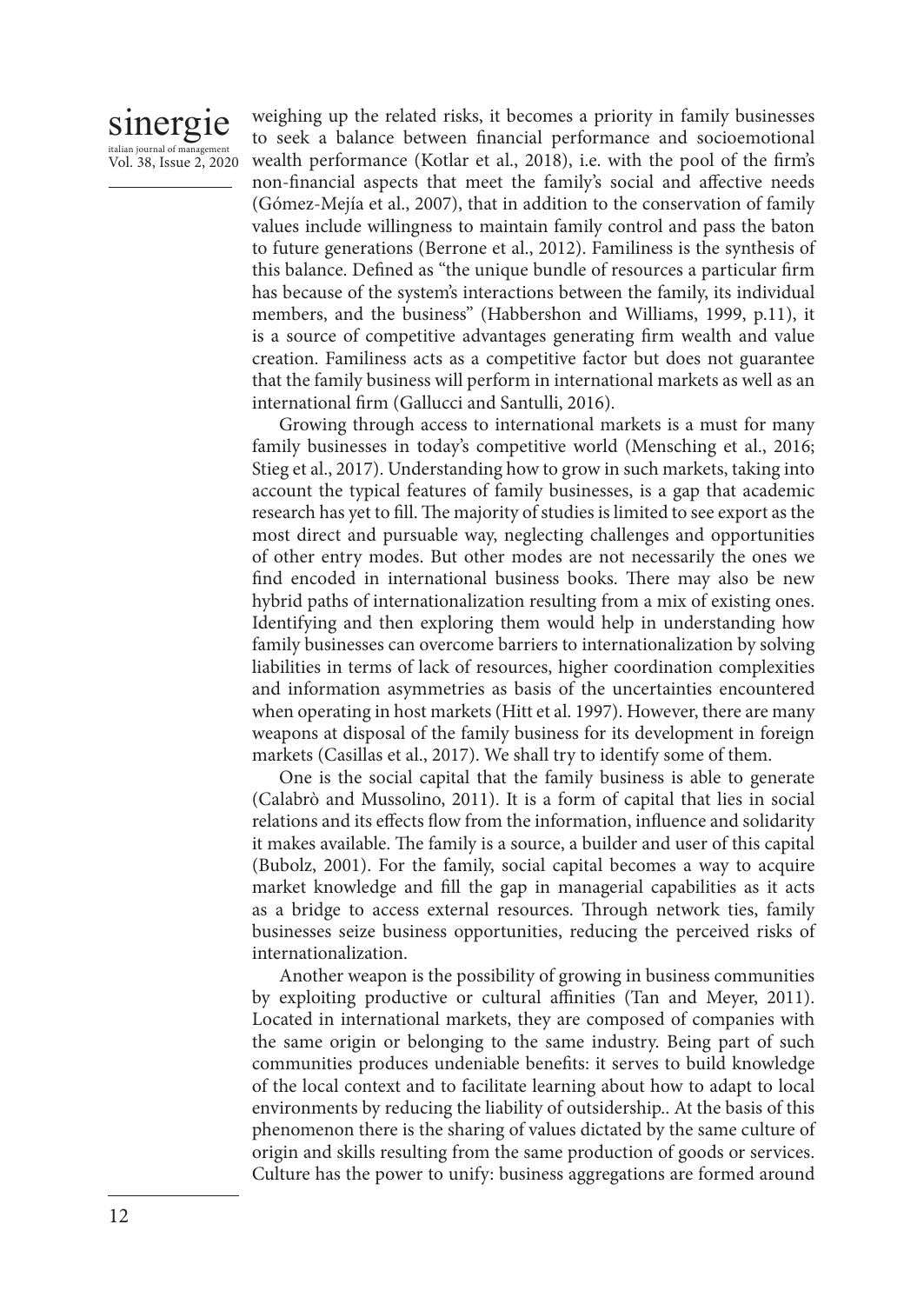internationalization processes. The family business can in fact be a bearer  $\frac{\text{Family business}}{\text{intermationalized}}$ it. But culture also acts as a bridge between the enterprise and foreign markets, becoming in itself another weapon to be used as an engine of of traditions, history and a cultural heritage, and therefore, of collective values of the territory to which it belongs. It embeds a stock of knowledge, competences, materials, signs and beliefs linked to the past (Petruzzelli and Albino, 2014). By developing interactions with external markets, it can be seen as an ambassador of a territorial community and territorial values. The latter, if recognized, act as mediators of emotional ties with new clients in geographically diverse markets. Ethnic community-based firms are an emblematic example. Founded by ethnic entrepreneurs, they are culturebearing units. Moreover, based on shared group values, they incorporate a sense of identity and ways of perceiving, thinking, feeling and behaving (Vazquez, 2018).

Family businesses can then use as weapon their ability to create or innovate in order to develop their presence in new markets. They are bearers of innovations that can also stem from their traditions. Their past does not create paralysis; once reinterpreted, it can be leveraged in innovation (De Massis et al., 2016). Regardless of its source, innovation as a specific competency enables family businesses to accept the risk associated with international growth, motivating them to allocate resources for entering global markets and overcoming their restrictions. In fact, it acts as an intermediary for decreasing negative factors related to family involvement, such as risk aversion, and for compensating weak legal institutions in certain countries.

Finally, it is important to highlight how technology is an emerging weapon that facilitates the entry into new markets increasingly more today. The website alone of a family business may become a way to transcend national boundaries (Premazzi et al., 2010). More specifically, it can enhance export performance by acting positively on the internationalization speed (Hassouneh and Brengman, 2011) and efficiency of market transactions due to their standardization (Petersen et al., 2002). E-commerce activities can be explored as a path towards internationalization which may be integrated with more traditional and consolidated strategies.

This special issue addresses topics such as social capital, the entrepreneurial community and innovation which are explored as strategic assets in the development processes in foreign markets undertaken by family businesses. The aim is to shed light on these processes and how they are implemented.

The first two papers investigate the factors that can stimulate family businesses to enter international markets. In the paper, "The strategicdecision making process for the internationalization of family businesses", Francioni and Musso provide insights on internationalization in family businesses as a strategic decision. Developing an explorative study, they investigate Italian and global family firms belonging to the footwear sector, analyzing related managerial and entrepreneurial factors, family factors, the firm's specific and strategic factors, and context related factors, in order to discover which of these can influence a family firm's internationalization. The results highlight the cultural and personal features that entrepreneurs

**Ilan Alon Silvia Ranfagni Tiziano Vescovi Donata Vianelli** internationalization: an insight into opportunities and challenge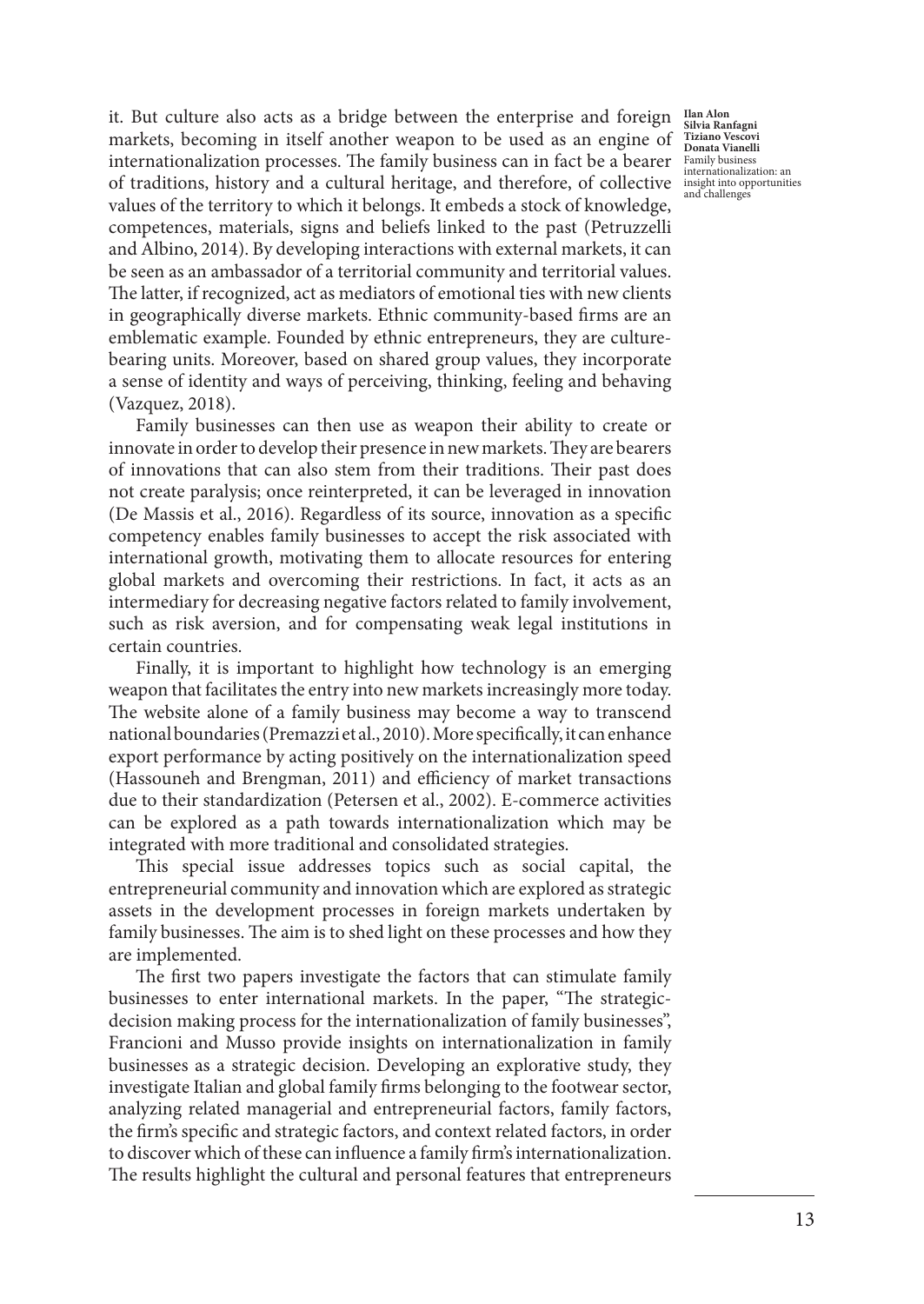## sinergie italian journal of manage Vol. 38, Issue 2, 2020

and their families have in initiating growth paths in foreign markets. The paper by Dessi, Dettori and Floris entitled "International entrepreneurship in small family firms: a cross-case analysis" focuses on identifying the main drivers that push family entrepreneurs to make internationalization choices despite being localized in social and geographical contexts strongly anchored in past cultures that do not stimulate business development. Their research compares three main drivers (family, firm and context) and provides best practices to inspire international entrepreneurship in resilient family businesses.

Other papers focus more on aggregative phenomena in the international growth processes of family businesses and the role that innovation plays as a driver of these processes. The paper by Bannò, Gianni and Trento entitled "The localization choices of Italian family businesses in China: is there and agglomeration effect?" deals with a topic relevant to Italian family business, i.e. entry strategies on the Chinese market. The original aspect of the paper is the investigation into the existence of an emotional gravitational effect ("agglomeration") that influences localization choices of family businesses on international markets. By discovering that emotional as well as economic factors influence these choices, the research results can be useful for public decision-makers in their policies aimed at locally attracting foreign investments. In their paper, "Innovation mediating and moderating internationalization in family and no-family businesses: embeddedness in Egypt, Madagascar, Morocco and Turkey", Kalhor and Ghalwash introduce a more international prospective to the study of this specific issue. They demonstrate how governance can affect internationalization in developing countries together with innovations introduced by family businesses, and highlight how institutional support can generate a comparative advantage in family businesses that is higher in Morocco than in Egypt, Madagascar and Turkey.

Another group of papers instead analyze how certain innate (social capital) or acquired (cultural intelligence) resources can facilitate family business activities in international markets. The topic of this paper by Rondi, Debellis, De Massis and Garzoni "How can small- and mediumsized family firms control their global value chain?", is intriguing. The authors attempt to explain how family-owned small and medium enterprises (SMEs) use the strategic resource of social capital to control their global value chain in international markets. More specifically, they provide details on how family SMEs can exploit social capital in order to build long-term relationships based on trust with foreign partners. Finally, Paluzzo, in his paper "Learning tools to develop cultural intelligence for SMFE's owner managers: the role of social cognitive process", investigates how decision-makers of small and medium-sized family enterprises (SMFE) can develop cultural intelligence conceived as the capability to manage and benefit from international experiences in different cultural environments. The latter imply interactions with members of a local culture through work and non-work experiences. Acquiring cultural intelligence produces advantages for SMFEs as it helps reduce information asymmetries and perceived risks of internationalization, overcoming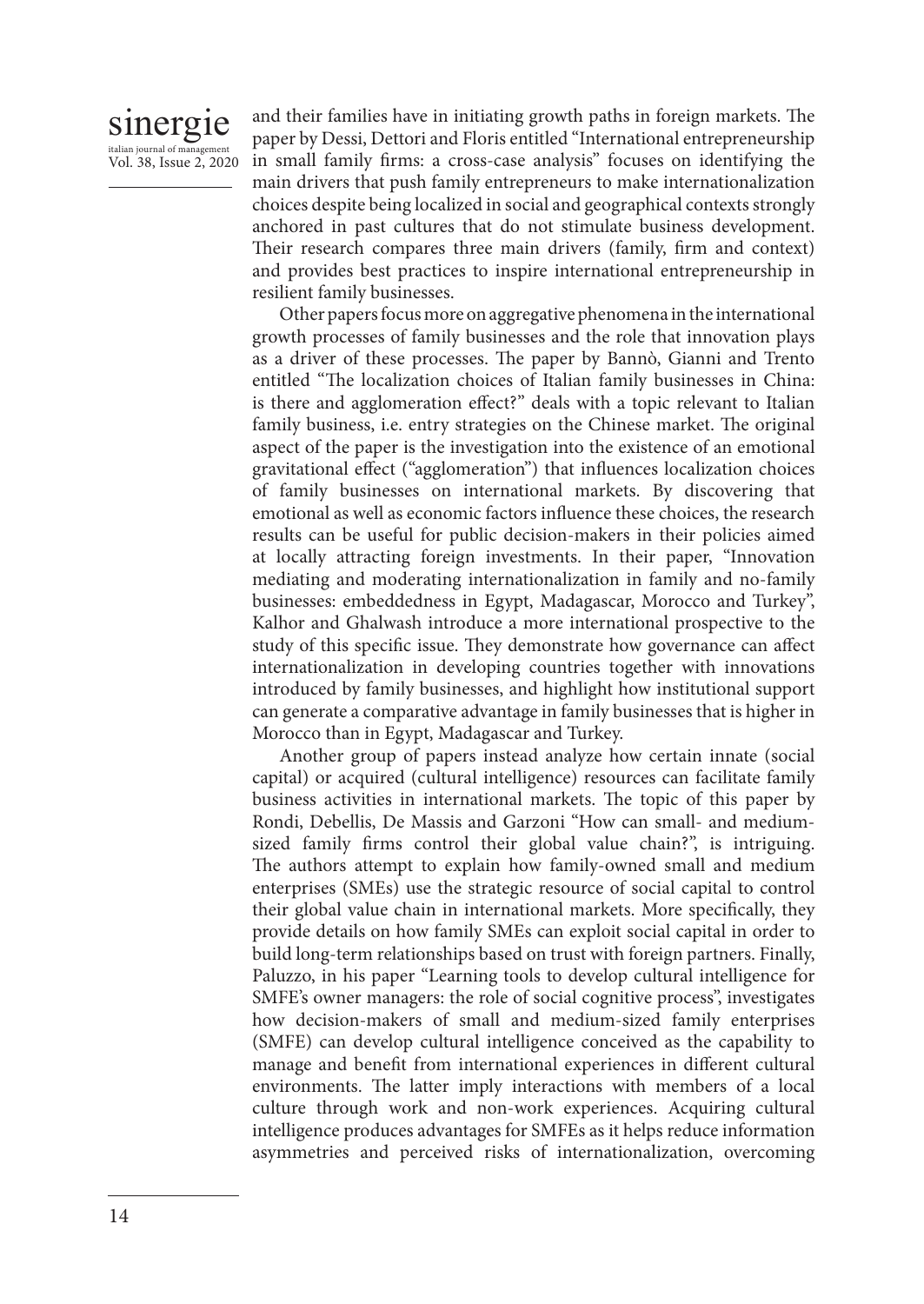the liabilities of outsidership and foreignness, and making international choices less incremental.

Finally, the paper by Faraoni et al. entitled "Betting on firms' brand name: Online effort, marketing capabilities and foreign sales turnover of Italian wine family firms" investigates how online brand strategies in family businesses impact sales in international markets. By analyzing a consistent sample of family-run wine firms, they focus on the dimensions of specific brand identities that are territorial identification (denomination, locality, region, country) and governance attributes (family, tradition, innovation and storytelling). Their analysis demonstrates that while the region of origin (in territorial identification) and the use of traditions (in governance attributes) negatively impact the foreign sales turnover, the use of the family (in governance attributes) has a positive impact.

From the contributions of this special issue, it emerges how the family business arrives in foreign markets guided by certain principles, values, and managerial attitudes, giving rise to paths that are difficult to codify and standardize. It acts like the craftsman who exploits his talent to create something distinctive. Like him, the entrepreneur of a family business designs his expansion project by adapting it to his business vision, the talent of his company, his resources and connective skills. Therein lies his strength and his ability to change according to markets and times. He belongs to a species which, using Darwinian language, can adapt well to the environment. This makes him more capable than others of reacting, redesigning himself and starting up again even in moments of profound change.

## **References**

- ALCORN P.B. (1982), *Success and survival in the family-owned business,* McGraw-Hill, New York.
- ARONOFF C. (2004), "Self‐perpetuation family organization built on values: Necessary condition for long‐term family business survival", F*amily Business Review,* vol. 17, n. 1, pp. 55-59.
- ARREGLE J.L., NALDI L., NORDQVIST M., HITT M.A. (2012), "Internationalization of family-controlled firms: A study of the effects of external involvement in governance", *Entrepreneurship Theory and Practice*, vol. 36, n. 6, pp. 1115-1143.
- BERRONE P., CRUZ C., GOMEZ-MEJIA L.R. (2012), "Socioemotional wealth in family firms: Theoretical dimensions, assessment approaches, and agenda for future research", *Family Business Review,* vol. 25, n. 3, pp. 258-279.
- BUBOLZ M.M. (2001), "Family as source, user, and builder of social capital", *The Journal of Socio-economics,* vol. 30, n. 2, pp. 129-131.
- CALABRÒ A., MUSSOLINO D. (2013), "How do boards of directors contribute to family SME export intensity? The role of formal and informal governance mechanisms", *Journal of Management and Governance,* vol. 17, n. 2, pp. 363-403.
- CASILLAS J.C., MORENO-MENÉNDEZ A.M. (2017), "International business & family business: Potential dialogue between disciplines", *European Journal of Family Business*, vol. 17, n. 1-2, pp. 25-40.

**Ilan Alon Silvia Ranfagni Tiziano Vescovi Donata Vianelli** Family business internationalization: an insight into opportunities and challenges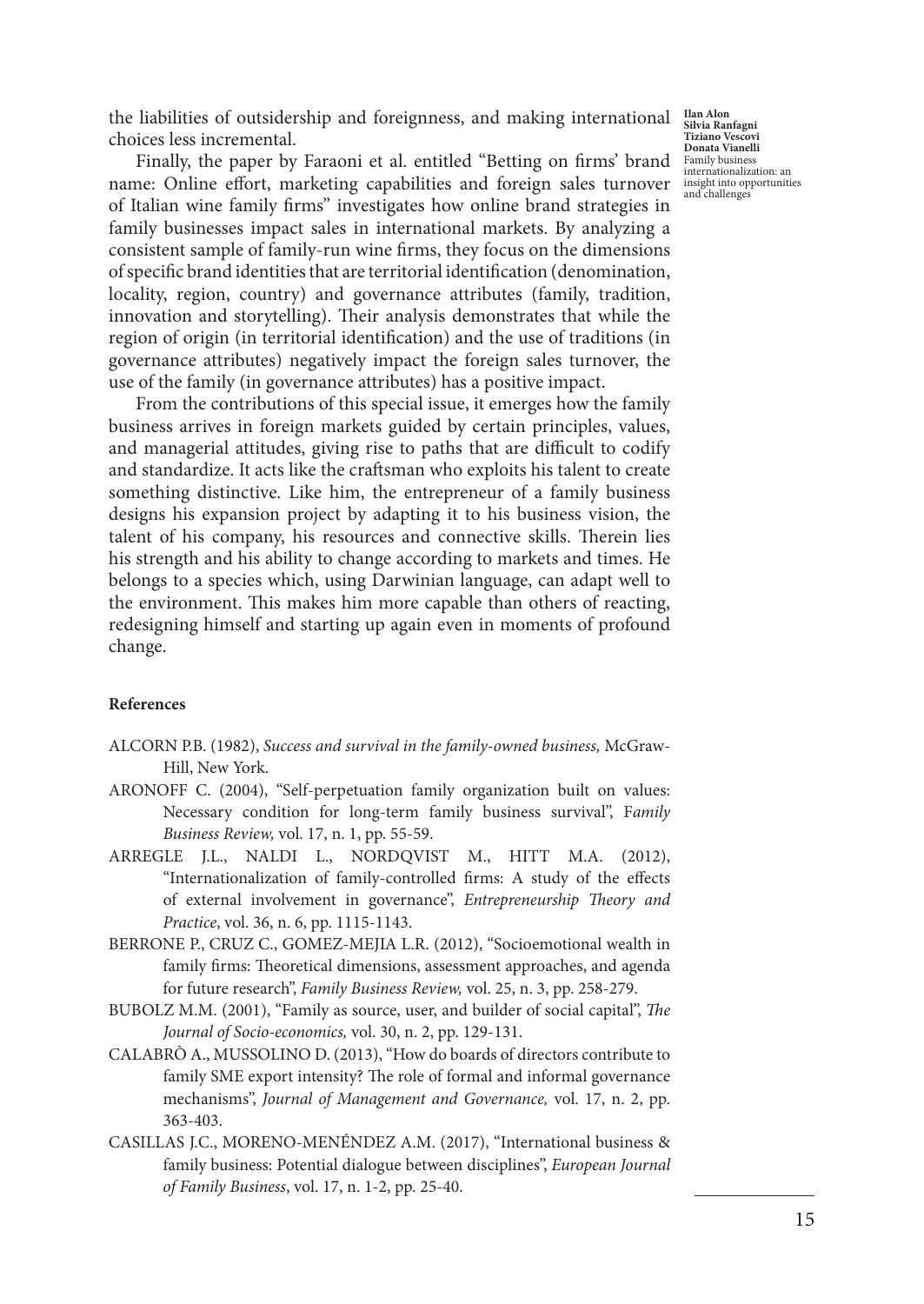# sinergie

CHUA J.H., CHRISMAN J.J., SHARMA P. (1999), "Defining the family business by behavior", *Entrepreneurship Theory and Practice,* vol. 23, pp. 19-39.

- italian journal of management<br>Vol. 38, Issue 2, 2020 DE MASSIS A., FRATTINI F., KOTLAR J., PETRUZZELLI A.M., WRIGHT M. (2016), "Innovation through tradition: Lessons from innovative family businesses and directions for future research", *Academy of Management Perspectives,* vol. 30, n. 1, pp. 93-116.
	- FERNÁNDEZ Z., NIETO M.J. (2005), "Internationalization strategy of small and medium-sized family businesses: Some influential factors", *Family Business Review,* vol. 18 n. 2, pp. 77-89.
	- FRANCO M., PRATA M. (2019), "Influence of the individual characteristics and personality traits of the founder on the performance of family SMEs", *European Journal of International Management*, vol. 13, n. 1, pp. 41-68.
	- GALLUCCI C., SANTULLI R. (2016), "Imprese familiari e performance: una metaanalisi degli studi empirici (Family businesses and performance: a metaanalysis of empirical studies)", *Sinergie Italian Journal of Management*, vol. 34, n. 99, pp. 365-383.
	- GÓMEZ-MEJÍA L.R., HAYNES K.T., NÚÑEZ-NICKEL M., JACOBSON K.J., MOYANO-FUENTES J. (2007), "Socioemotional wealth and business risks in family-controlled firms: Evidence from Spanish olive oil mills", *Administrative Science Quarterly*, vol. 52, n. 1, pp. 106-137.
	- GRAVES C., THOMAS J. (2008), "Determinants of the internationalization pathways of family firms: An examination of family influence", *Family Business Review,* vol. 21, n. 2, pp. 151-167.
	- HABBERSHON T.G., WILLIAMS M.L. (1999), "A resource-based framework for assessing the strategic advantages of family firms", *Family Business Review*, vol. 12, n. 1, pp. 1-25.
	- HASSOUNEH D., BRENGMAN M. (2011), "Virtual worlds: A gateway for SMEs toward internationalization", *Journal of Brand Management*, vol. 19, n. 1, pp. 72-90.
	- HITT M.A., HOSKISSON R.E., KIM H. (1997), "International diversification: Effects on innovation and firm performance in product-diversified firms", *Academy of Management Journal*, vol. 40, n. 4, pp. 767-798.
	- KOTLAR J., SIGNORI A., DE MASSIS A., VISMARA S. (2018), "Financial wealth, socioemotional wealth, and IPO underpricing in family firms: A two-stage gamble model", *Academy of Management Journal*, vol. 61, n. 3, pp. 1073- 1099.
	- MENSCHING H., CALABRÒ A., EGGERS F., KRAUS S. (2016), "Internationalisation "Internationalisation of family and non-family firms: a conjoint experiment among CEOs", *European Journal of International Management,* vol. 10, n. 5, pp. 581-604.
	- PETERSEN B., WELCH L.S., LIESCH P.W. (2002), "The Internet and foreign market expansion by firms", *MIR: Management International Review,* vol. 42, n. 2, pp. 207-221.
	- PETRUZZELLI A., ALBINO V. (2014), *When tradition turns into innovation: how firms can create and appropriate value through tradition*, Elsevier, UK.
	- PREMAZZI K., CASTALDO S., GROSSO M., HOFACKER C. (2010), "Supporting retailers to exploit online settings for internationalization: The different role of trust and compensation", *Journal of Retailing and Consumer Services,*  vol. 17, n. 3, pp. 229-240.